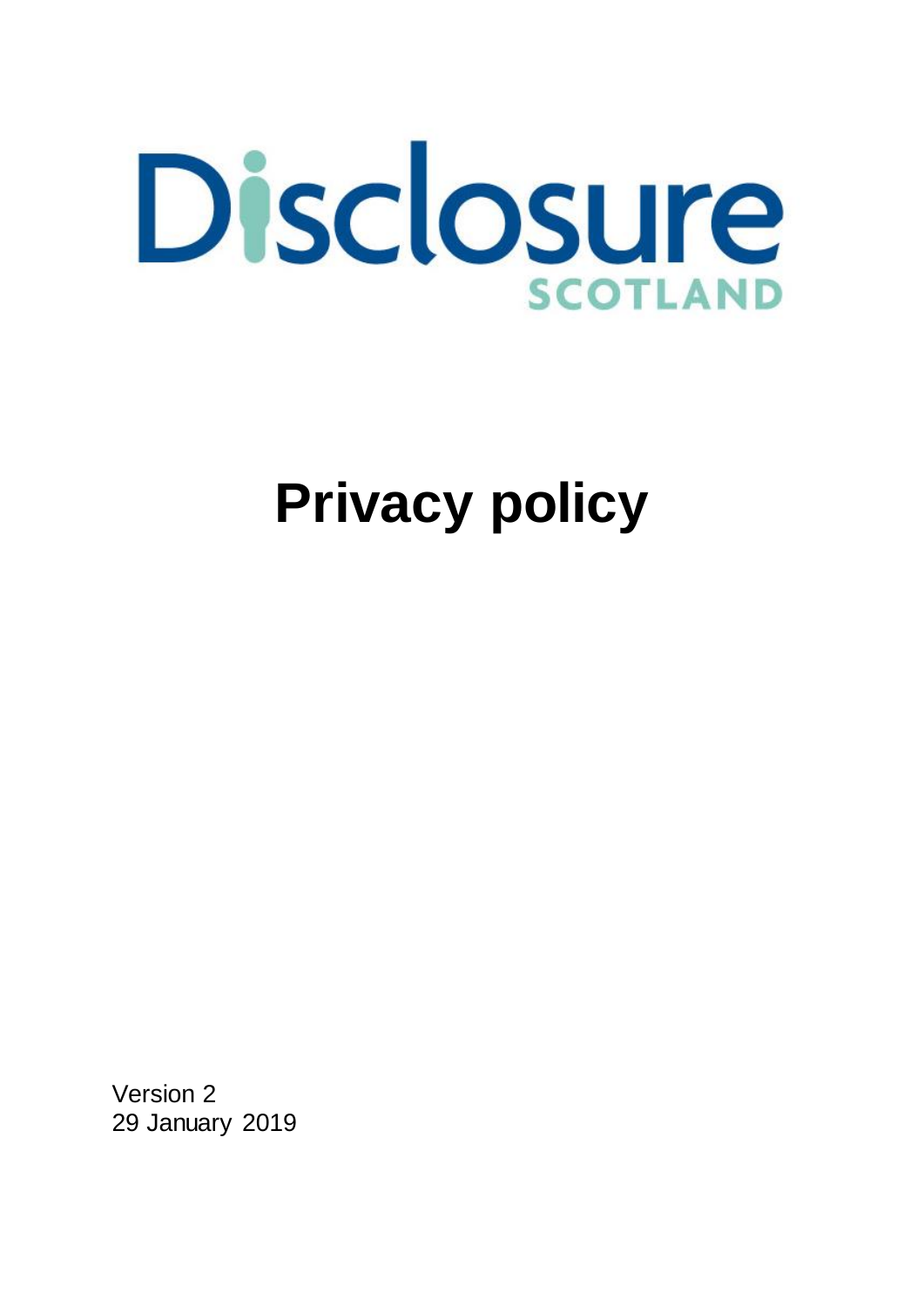Disclosure Scotland (DS) is an Agency of the Scottish Government agency. We provide criminal records checks under Part V of the Police Act 1997 and the Protection of Vulnerable Groups (Scotland) Act 2007 (PVG). We became an Executive Agency of the Scottish Government on 1 April 2009 operating on behalf of Scottish Ministers.

We recognise the importance of protecting the privacy of the users of our website and online application service.

This privacy statement relates to the personal information we collect about you when you use our website and other services. This statement explains what personal information we collect about you when you use our website pages (at [https://www.mygov.scot/working-jobs/finding-a-job/disclosure\)](https://www.mygov.scot/working-jobs/finding-a-job/disclosure) and other services, why we collect it, and what we do with it.

The privacy statement will be reviewed and updated at least once a year. If we make any substantial changes, we will notify you by posting on our website at [https://www.mygov.scot/disclosure-scotland-privacy,](https://www.mygov.scot/disclosure-scotland-privacy/) or through your contact details held by Disclosure Scotland.

# **Collection of personal information**

The Data Protection Act (DPA) 2018 provides a right of access to any personal information that we hold about you. These rights are subject to certain exceptions and exemptions under the Data Protection Act 2018. Full details can be viewed at:

We collect, hold and process personal information because the processing is necessary for the exercise of our functions as an Executive Agency as outlined in legislation that governs criminal records checks. This is a legitimate condition of processing as outlined under the Data Protection Act 2018. Read the full Act at [http://www.legislation.gov.uk/ukpga/2018/12/contents/enacted.](http://www.legislation.gov.uk/ukpga/2018/12/contents/enacted)

DS collects personal information that you provide, by email, telephone or other methods of communication, or via online account and paper application form(s).

DS is committed to ensuring all personal information is collected and processed in accordance with the Data Protection Act 2018 which requires information to be:

- handled fairly and lawfully
- is only kept and used for limited purposes
- is adequate, relevant and not excessive
- accurate and kept up to date
- will not be kept for longer than necessary
- will be processed in line with the data subjects' rights
- will be held securely
- will not be transferred to other countries without adequate protection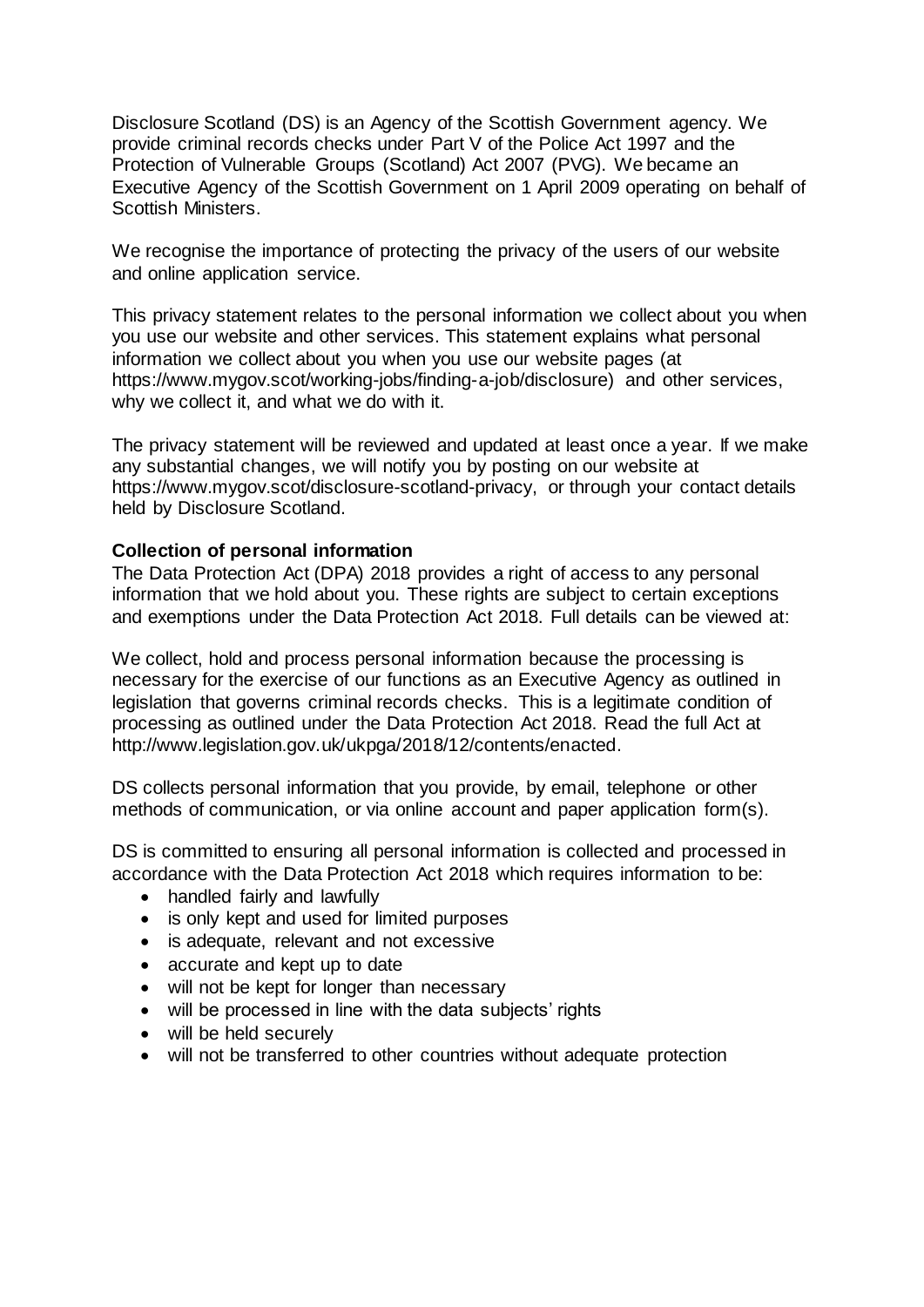# **Why we collect your Information**

Our primary objective is to provide an accurate and responsive Disclosure service which enhances public safety through enabling safer recruitment decisions.

Our core function is to contribute to the safety of the vulnerable in our society by providing criminal history disclosure information to organisations and potential employers to assist them to make safer and more informed recruitment decisions, and by maintaining barred lists of those individuals unsuitable to work with children or protected adults.

Under the Protection of Vulnerable Groups (Scotland) Act 2007 (PVG), we:

- introduce individuals undertaking regulated work into the PVG Scheme and issuing PVG Scheme disclosures
- administer the barred lists in relation to regulated work with children or protected adults

Under Part V of the Police Act 1997, we also:

- issue Enhanced Certificates where the individual's role is prescribed in **legislation**
- issue Standard Certificates where the individual's role is exempt from the Rehabilitation of Offenders Act legislation
- issue Basic Certificates

For these purposes, we access a range of police data as well as data from other sources.

We require information from you, police forces and police records to prevent crime and to protect the vulnerable. It will only be disclosed to legitimate organisations who have a legal right to have access to this information under Part V of the Police Act 1997, the Protecting Vulnerable Groups Act 2007, or can display a legal right to do so. However, Disclosure Scotland reserves the right to share information with the police where it believes a crime may have been committed.

# **What Information do we collect about you?**

We collect, hold and process personal information so that we can manage and support legitimate and legal applications for disclosure information. We collect information in a variety of ways including paper and online forms, email, telephone etc.

The type of information required for disclosure applications includes:

- personal information: name, name at birth, (if different from name use), date of birth, full postal address, email, home phone number, mobile number, income details, National Insurance number
- some sensitive personal data might be collated in certain circumstances (eg).
- some third-party data might be collected (eg security questions, mother's family/maiden name)
- UK residency details such as: country of birth, nationality, country you normally live in
- bank details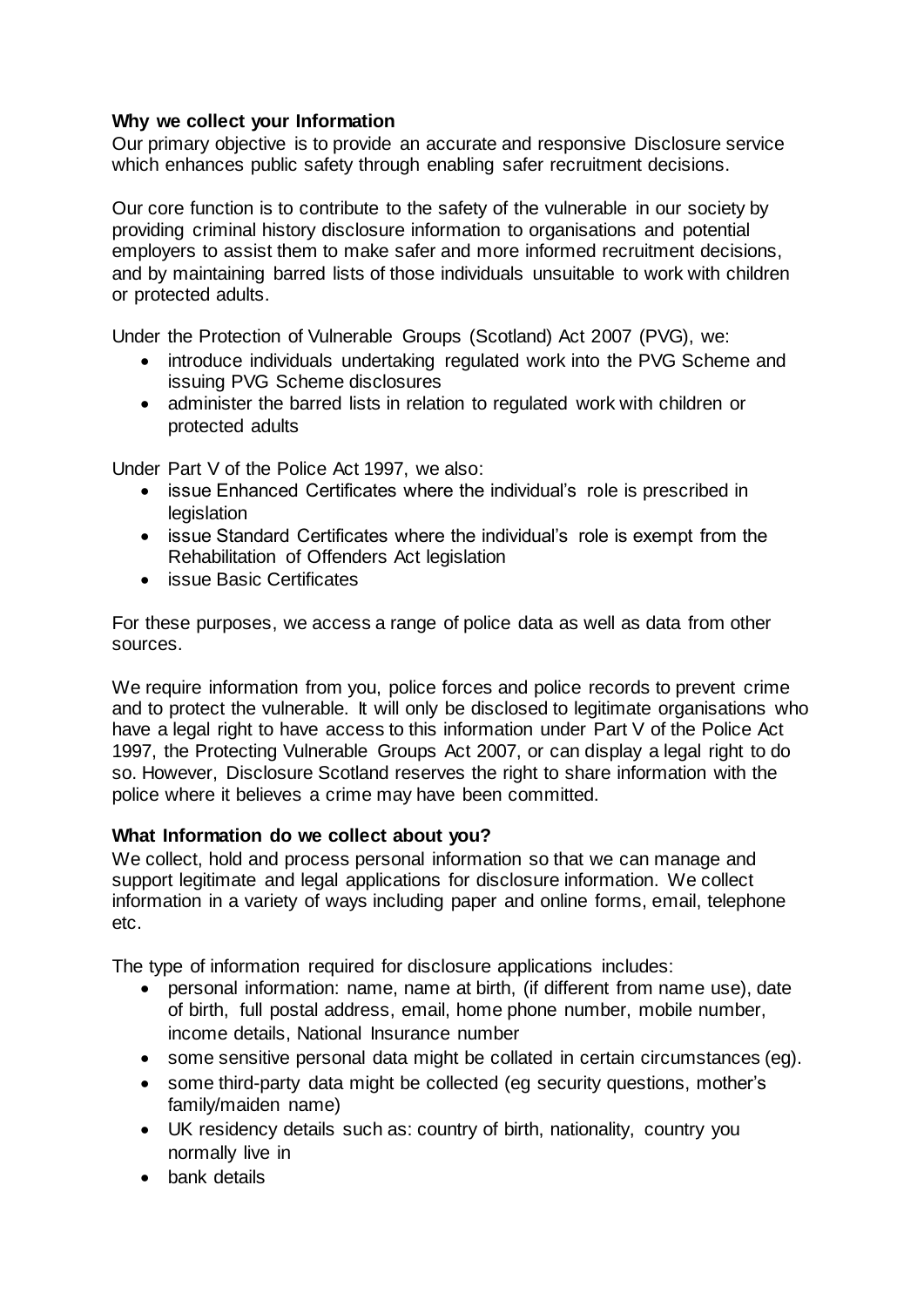- declaration
- consent

## **Documentation and evidence**

To support an application, we may also require evidence to prove identity, so we ask for copies of documentation. This can include copies of documents such as passport, driving licence, birth certificate, council tax statement etc. The documents we may need will depend on your particular circumstances. If we require additional information, we will tell you what to send when you are making your application to us.

The information that we gather and hold may be used for the prevention, detection and investigation of possible criminal conduct. Please see the section below for further information.

## **What happens to your Information?**

When applying for a disclosure application, you supply us with personal information in support of your application. This personal information may be used in a number of ways:

- assessing eligibility and entitlement to certain levels of disclosures
- prevention, detection and investigation of crime
- checking Police Criminal History Systems for any relevant convictions you may have
- the Rehabilitation of Offenders Act 1974 and its updated/revised schedules and sections
- audit purposes
- statistical analysis and research
- improving service levels
- for members of the PVG Scheme, the ongoing monitoring of members for safeguarding/protection purposes

DS will use your personal information to process your application, which may be done automatically by DS systems or by individuals who work for the Agency.

### **Prevention, detection and investigation and protection of crime**

Disclosure Scotland was established in 2002 to provide criminal records checks under Part V of the Police Act 1997. We became an Executive Agency of the Scottish Government on 1 April 2009 operating on behalf of Scottish Ministers.

Our primary objective is to provide an accurate and responsive Disclosure service which enhances public safety through enabling safer recruitment decisions.

Our core function is to contribute to the safety of the vulnerable in our society by providing criminal history disclosure information to organisations and potential employers to assist them to make safer and more informed recruitment decisions, and by maintaining barred lists of those individuals unsuitable to work with children or protected adults.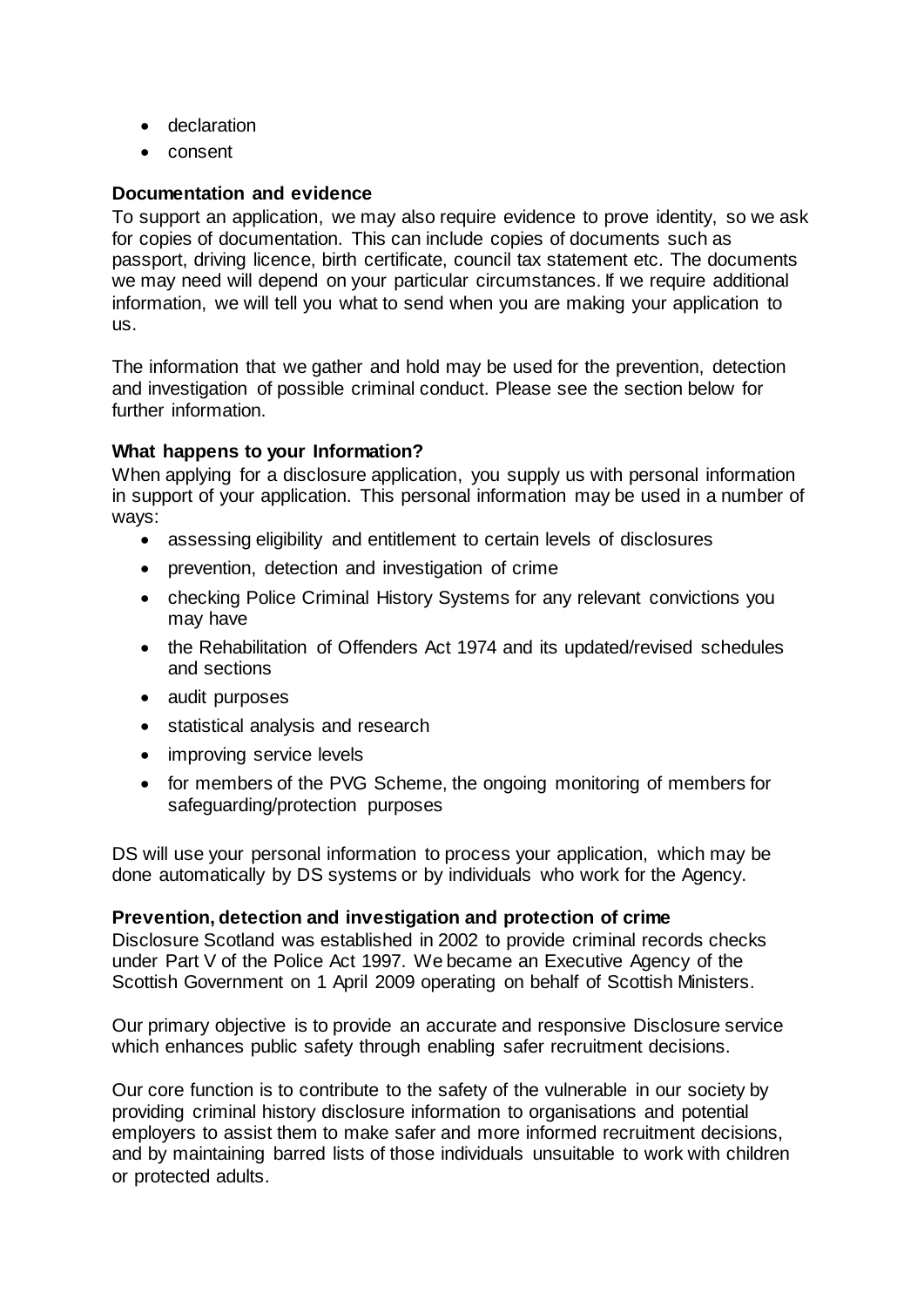Under the Protection of Vulnerable Groups (Scotland) Act 2007 (PVG), we:

- introduce individuals undertaking regulated work into the PVG Scheme and issuing PVG Scheme disclosures
- administer the barred lists in relation to regulated work with children or protected adults

Under Part V of the Police Act 1997, we also:

- issue Enhanced Certificates where the individual's role is prescribed in legislation
- issue Standard Certificates where the individual's role is exempt from the Rehabilitation of Offenders Act legislation
- issue Basic Certificates

For these purposes, we access a range of police data as well as data from other sources.

All 'Higher ' level disclosure, applications can only be completed in paper format and must be countersigned by an organisation authorised by Disclosure Scotland, known as a Registered Body. These bodies are allowed to ask the 'Exempted Question'. This a question which employers are not normally allowed to ask in relation to a person's criminal conviction history.

Under the terms of the Rehabilitation of Offenders Act 1974 (ROA), individuals become rehabilitated after varying periods of time and their conviction(s) deemed 'spent', depending on the sentence imposed and whether they have re-offended. Generally speaking, the Act provides that a spent conviction need not normally be disclosed when a person is asked about his previous record, and a rehabilitated person cannot be prejudiced if the spent conviction later comes to light.

However, the Act recognises that there are some situations where information about certain spent convictions ought to remain available. The Act allows certain spent convictions to be disclosed in certain circumstances. These exceptions include instances where people are applying for positions involving contact with children and other vulnerable people.

An exempted question may only be asked in relation to professions excluded or exempted by virtue of the various ROA exclusions and exceptions orders.

All PVG Scheme members are subject to ongoing monitoring (continuous updating). This means that when you are a PVG Scheme member your vetting information is kept up-to-date and if there is new information about you this will be assessed to determine if you are unsuitable to do regulated work with children and/or protected adults.

It is not possible to provide a definitive list of roles, positions or types of employment that constitute regulated work, not least because the structure and descriptions of peoples' work is constantly changing. Instead, the PVG Act defines regulated work by reference to:

• the activities that a person does;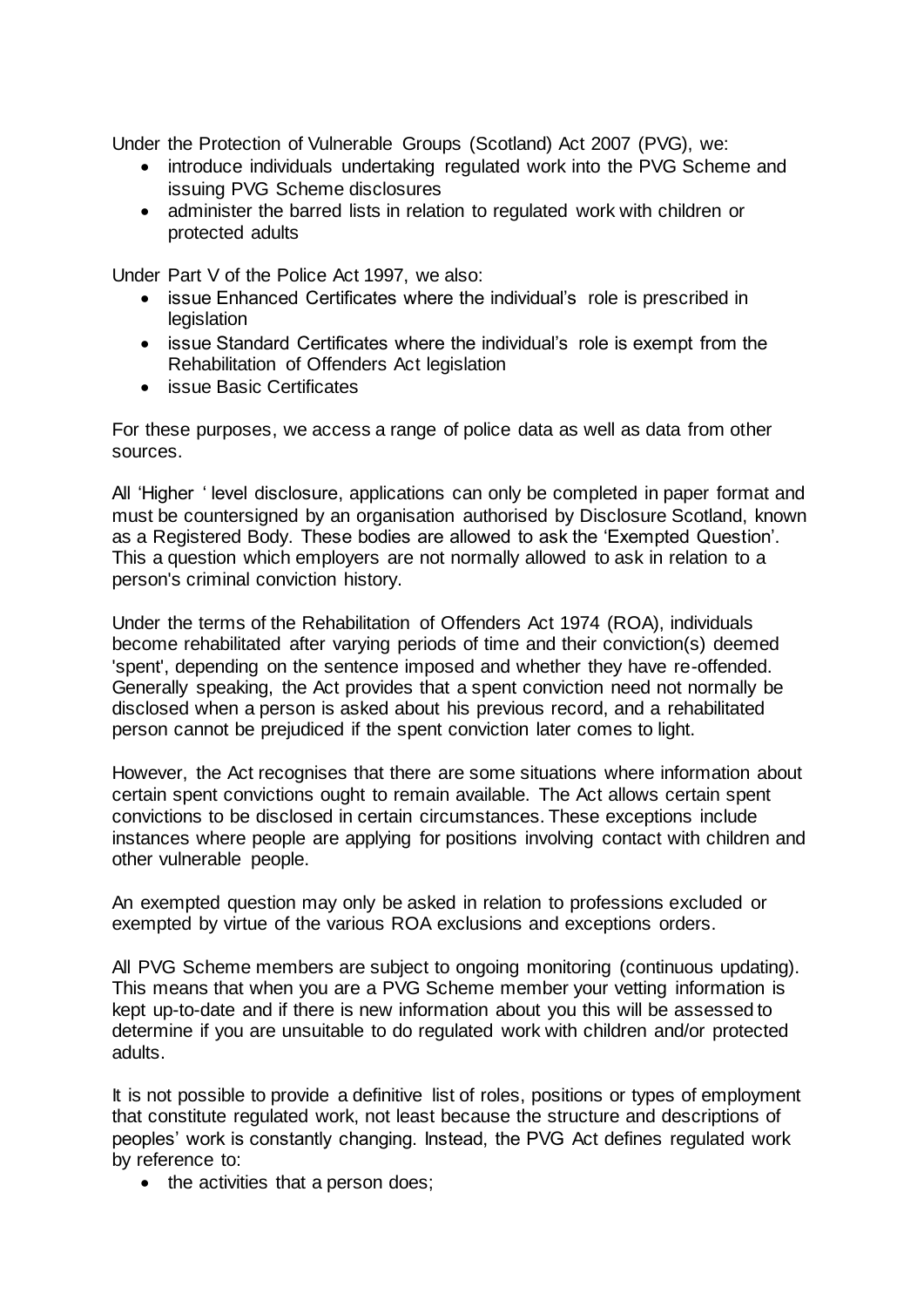- $\bullet$  the establishments in which a person works;
- the position that they hold; or
- the people for whom they have day-to-day supervision or management responsibility

There are two types of regulated work:

- regulated work with children
- regulated work with adults

It is an offence for an individual to do, or seek or agree to do, regulated work of the type from which they are barred. It is also an offence for an organisation to knowingly recruit an individual who is barred to do regulated work of the type to which the barring relates. However, it is a defence for the organisation to show that they did not know, and could not reasonably be expected to know, that the individual was barred. Conviction for either of these offences may result in a fine, imprisonment up to five years, or both.

In order to avoid committing the offence, organisations must work out whether or not the work they are asking an individual to do is regulated work. If it is regulated work, the organisation should ask for a scheme record or a scheme record update disclosure.

# **Debt recovery**

DS has a dedicated internal Debt Recovery Team who are responsible for pursuing applicants and organisations who have not fully paid for disclosure applications.

The information held includes personal/business information such as name, address, date of birth, email address and amount owed. Records of payments received, details action taken.

# **Data sharing**

DS will share your information with other organisations in order to fulfil its purposes, as listed in the section on why we collect your information.

The main bodies that we share your information with:

- police forces, for the prevention and detection of crime and to protect vulnerable groups
- employing organisations who have a legal right to see such information under the Police Act 1997 and the Protecting Vulnerable Groups Act 2007
- regulatory bodies who monitor professional competence. Regulatory Bodies maintain standards for the profession(s) they regulate. There are 11 regulatory bodies referred to in the PVG Act. These are: the General Chiropractic Council, the General Dental Council, the General Medical Council, the General Optical Council, the General Osteopathic Council, the General Teaching Council for Scotland, the Health Professions Council, the Nursing and Midwifery Council, the Pharmaceutical Society of Great Britain, the Scottish Commission for the Regulation of Care and the Scottish Social Services Council. The NHS Tribunal also has the power to make referrals to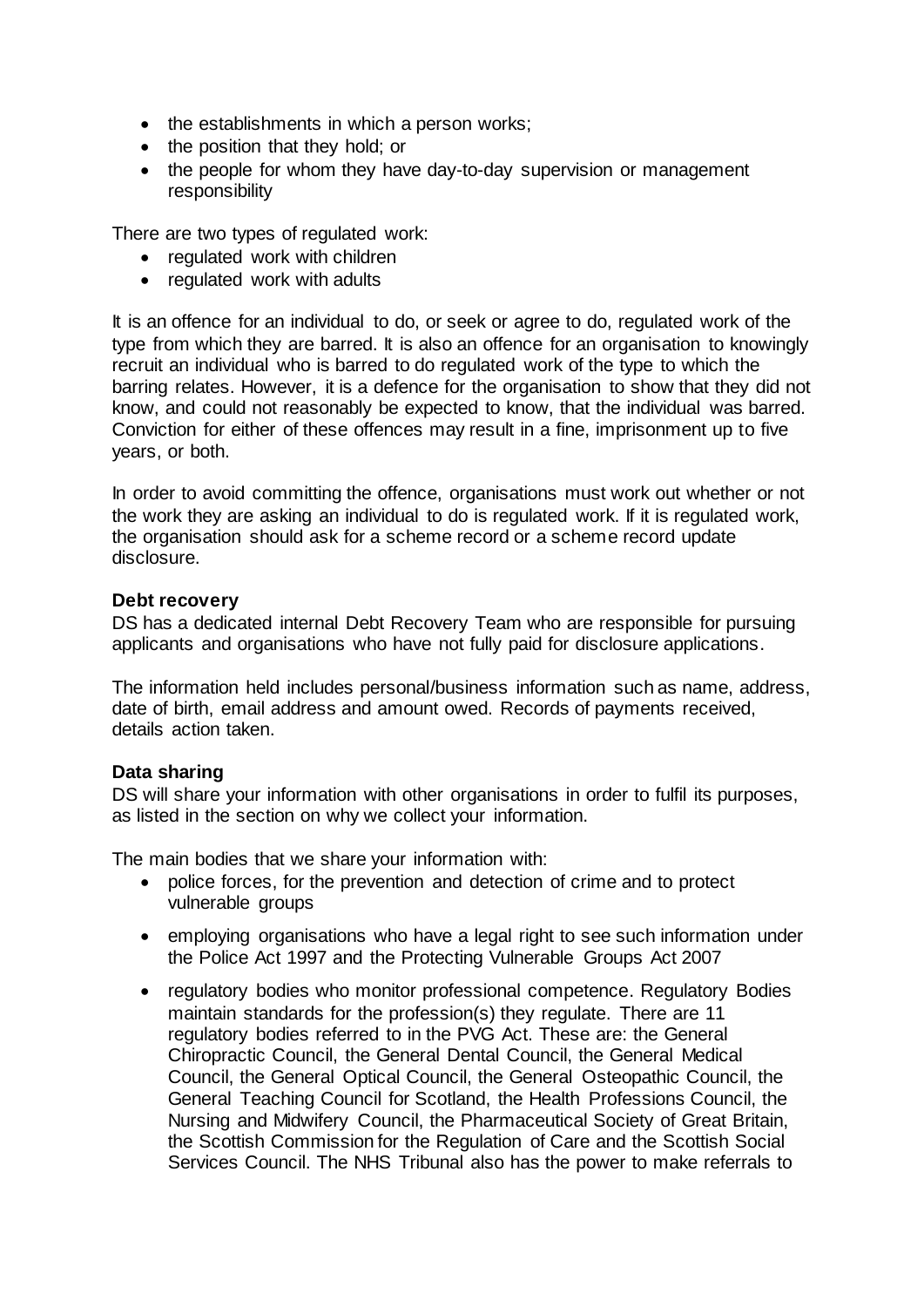Disclosure Scotland for the purpose of listing and barring for the PVG Scheme.

 Courts Services also has the power to make referrals to Disclosure Scotland on the same basis as the regulatory bodies for the purpose of listing and barring for the PVG Scheme.

## **How do we keep your information secure?**

Your data is protected in line with commercial best practice of ISO 27001, UK government information security standards and data protection legislation. The data is contained in a secure data centre with 24 hours manned security and access restricted to a small number of trusted people. The Disclosure IT system is subject to an annual technical penetration test with any potential vulnerabilities found being addressed. All staff processing Disclosure applications have been background checked before they are allowed access to the Disclosure IT System and each has a unique logon and password. All access to the system is logged and all staff are trained and made aware of their security responsibilities.

All information that you provide to us is stored on our secure servers and have extensive IT security measures in place in line with Scottish Government IT standards.

Where we share personal information with third parties through data sharing agreements or for legal/statutory requirements, we make sure they have the appropriate legal justification (eg police forces).

If you have created an online account via our portal, you will choose a password which enables you to access your account; you are responsible for keeping this password confidential.

### **What if your information changes?**

If any of your personal or contact details change, it is important that you tell us straight away so we have the most up-to-date information to communicate with you about your application and other services.

There are different ways that you can update and amend your details. To do this, please read the information on the website at [https://www.mygov.scot/manage-pvg.](https://www.mygov.scot/manage-pvg/) 

Or you can contact us:

- by phone: 03000 2000 40 Monday to Thursday 8.30am to 5pm, Friday 8.30am to 4.30pm, (standard rate)
- by email: [info@disclosurescotland.gsi.gov.uk](mailto:info@disclosurescotland.gsi.gov.uk)

# **Retaining your personal information**

We retain personal information in line with the Data Protection Act 2018. This involves only retaining the personal information we need for business, regulatory or legal reasons. Once personal information is no longer needed, it is securely destroyed.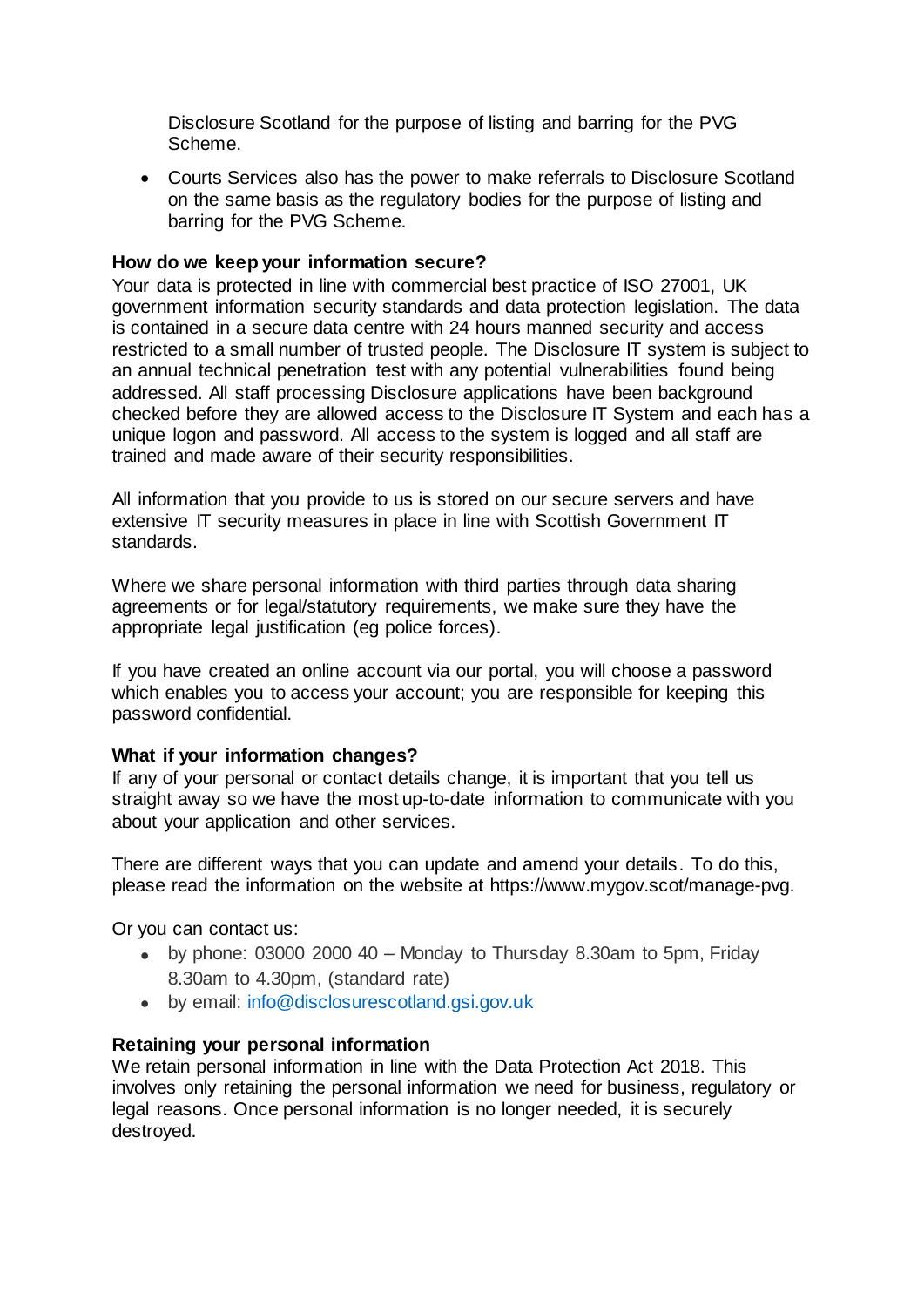DS have a requirement to retain records of applications and applicants for several reasons, the key ones being:

- the ongoing monitoring of PVG Scheme members
- the validation of identity of applicants and information in relation to previous applications
- a separate requirement to maintain personal information for the PVG Scheme barred lists

# **How to request personal information**

Under the Data Protection Act 2018, you have a legal right to access the personal information DS holds about you. This is known as a Subject Access Request (SAR) and we aim to process them within one calendar month.

Subject Access Requests must be made in writing and anyone making an oral request will be asked to complete a Subject Access Request form. Download a copy at [https://www.mygov.scot/disclosure-scotland-subject-access-request-form.](https://www.mygov.scot/disclosure-scotland-subject-access-request-form) More information about making a subject access request is available on this form.

Please send your Subject Access Request form or request in writing to: [DSadmin@disclosurescotland.gsi.gov.uk](mailto:DSadmin@disclosurescotland.gsi.gov.uk)

Individuals have the right to see a copy of the information that Disclosure Scotland holds about them.

This right of access means that an individual who makes a written request, along with proof of identification, is entitled to be given a copy of the information.

Please note that the police service is the data controller for criminal records. Subject Access Requests about this are not for Disclosure Scotland to answer, and applicants should refer to the relevant police authority.

To make a Subject Access Request (SAR), complete and send the form to the address below, including a copy of proof of your identity.

[Download a Subject Access Request](https://www.mygov.scot/disclosure-scotland-subject-access-request-form/) form.

We will aim to meet your request within the specified one calendar month.

\*Please note that you do not have to complete the form to make a Subject Access Request (SAR). You can make a request in writing or via email. However, completion of the form can assist in gathering all necessary information to aid the processing of your request.

The team can be contacted as follows:

- by email: [dsadmin@disclosurescotland.gsi.gov.uk](mailto:dsadmin@disclosurescotland.gsi.gov.uk)
- by post:

FAO: Subject Access Requests Corporate Governance Disclosure Scotland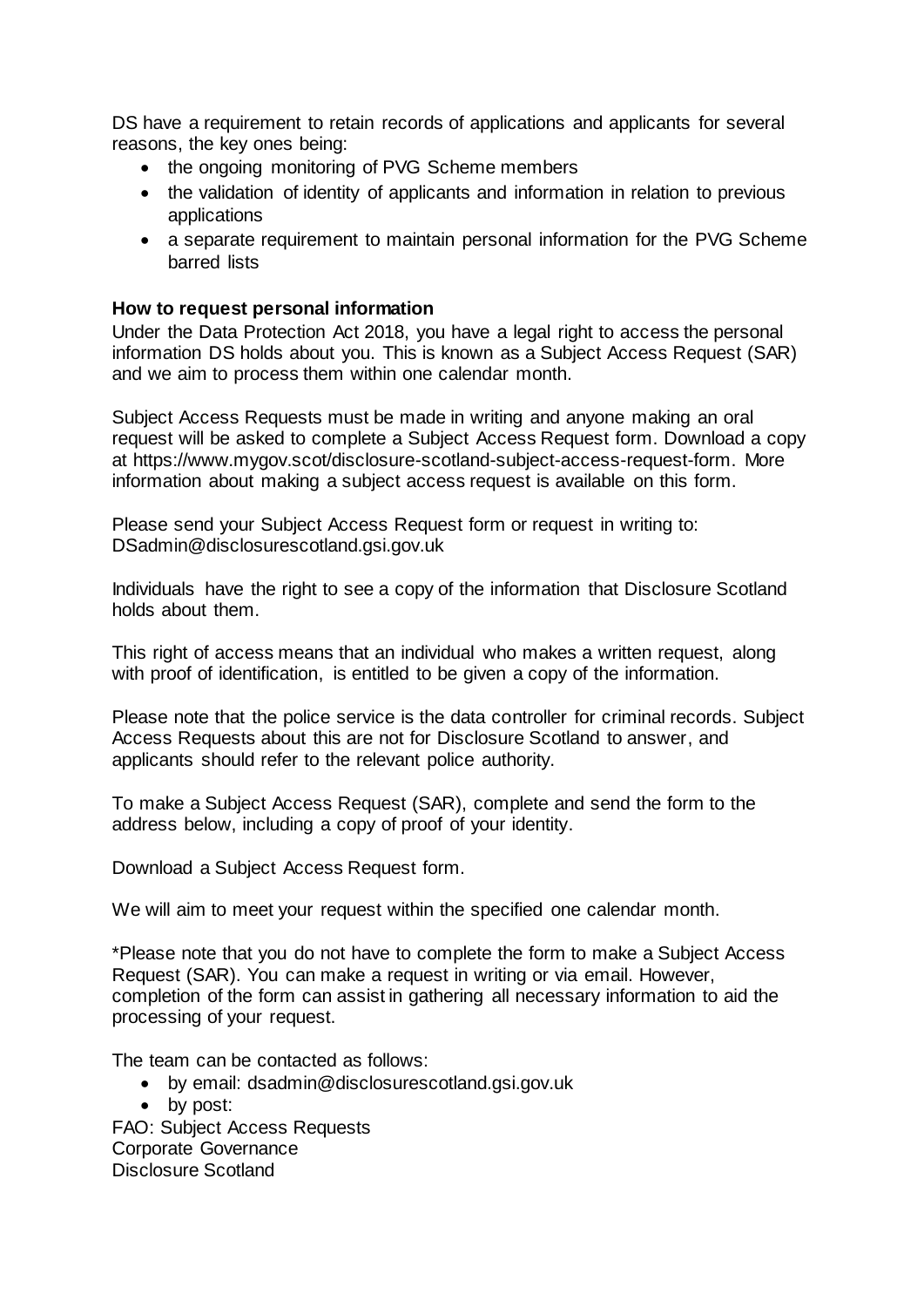PO Box 250 **Glasgow** G51 1YU

Individuals can obtain a copy of their full criminal record information by submitting a Subject Access Request to Police Scotland.

Please note, an enforced subject access request cannot be used for employment purposes.

If you wish to make a request to change, delete or cease processing your personal information, you can do this under the Data Protection Act 2018. We will always consider your request to make changes to your personal information and contact your regarding our response. Please send your request to the above contact details.

## **Call recording and digital media**

### **Call recording**

As part of our commitment to provide the best possible service to our customers, we record telephone calls in our helpdesks. This helps us to identify ways that we can provide you with a better service.

We record calls for:

- staff training purposes, helping us to improve the quality of our customer services and to ensure the information we provide is consistent and accurate
- for reporting on the types and numbers of enquiries we receive
- so we can have an accurate record of your call, which may be needed to support any interaction that take place over the phone and/or if there are any disputes
- the gathering of evidence to assist in the investigation, and reporting of criminal conduct or attempted criminal conduct

We understand your personal information is important and we are committed to protecting your privacy. We can actively retrieve call recordings for one year from our system after which point they are archived.

### **Social media**

Our social media site is public and can be assessed by anyone. Any personal information you chose to share via social media sites could be assessed by the wider public. This includes revealing personal information if you communicate with us through social media, such as posting comments. We advise that you do not share personal information in public areas of social media.

### **Cookies**

The Disclosure Scotland website pages (at [https://www.mygov.scot/working](https://www.mygov.scot/working-jobs/finding-a-job/disclosure)[jobs/finding-a-job/disclosure\)](https://www.mygov.scot/working-jobs/finding-a-job/disclosure) and online services use cookies to ensure that our site gives customers the best user experience.